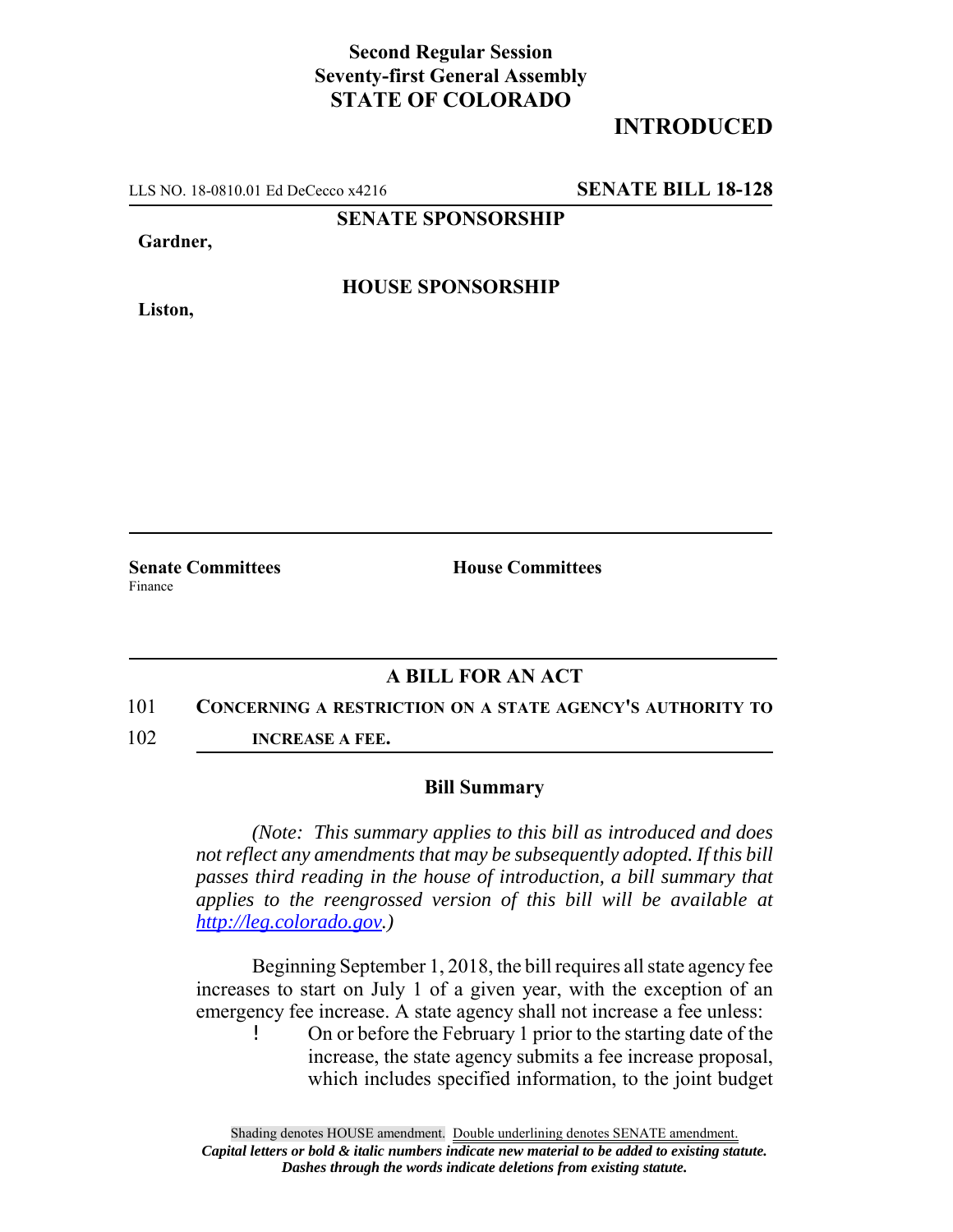committee;

- ! A majority of the members on the joint budget committee approve the fee increase as it is described in the fee increase proposal and without alteration; and
- ! A grant of authority to the state agency for the fee increase is included in authorizing legislation, which is enacted and becomes law.

A state agency may adopt an emergency fee increase that does not meet these conditions, but on or before the next February 1 the state agency is required to submit a fee increase proposal for the emergency fee. If this fee increase proposal is approved by the joint budget committee and included in authorizing legislation, then the state agency may continue to impose the increased fee.

If a grant of authority for the associated emergency fee increase is not included in the next possible authorizing legislation, then the state agency is required to lower the fee to the amount it was prior to the increase and refund the increased amount of the fee to the fee payer. If a refund is impossible, then the state agency is required to immediately reduce the fee from its original amount by an amount equal to the emergency fee increase and keep it at that level until the amount of the lost revenue offsets the additional revenue from the increased fee. Thereafter, the fee may return to its original amount.

If a state agency adopts a fee increase after April 1, 2018, but prior to September 1, 2018, the fee increase is treated like an emergency fee for which the state agency is required to submit a fee increase proposal.

| Be it enacted by the General Assembly of the State of Colorado: |  |  |  |
|-----------------------------------------------------------------|--|--|--|
|                                                                 |  |  |  |

2 **SECTION 1.** In Colorado Revised Statutes, **add** 2-3-209 as

3 follows:

4 **2-3-209. State agency - fee increase - procedures -** 5 **authorization - definitions.** (1) AS USED IN THIS SECTION, UNLESS THE 6 CONTEXT OTHERWISE REQUIRES:

7 (a) "AUTHORIZING LEGISLATION" MEANS A BILL DESCRIBED IN

8 SUBSECTION (5) OF THIS SECTION THAT IS ENACTED AND BECOMES LAW.

- 9 (b) "FEE INCREASE PROPOSAL" MEANS THE REPORT THAT A STATE
- 10 AGENCY SUBMITS TO THE JOINT BUDGET COMMITTEE THAT INCLUDES THE
- 11 INFORMATION DESCRIBED IN SUBSECTION (3) OF THIS SECTION.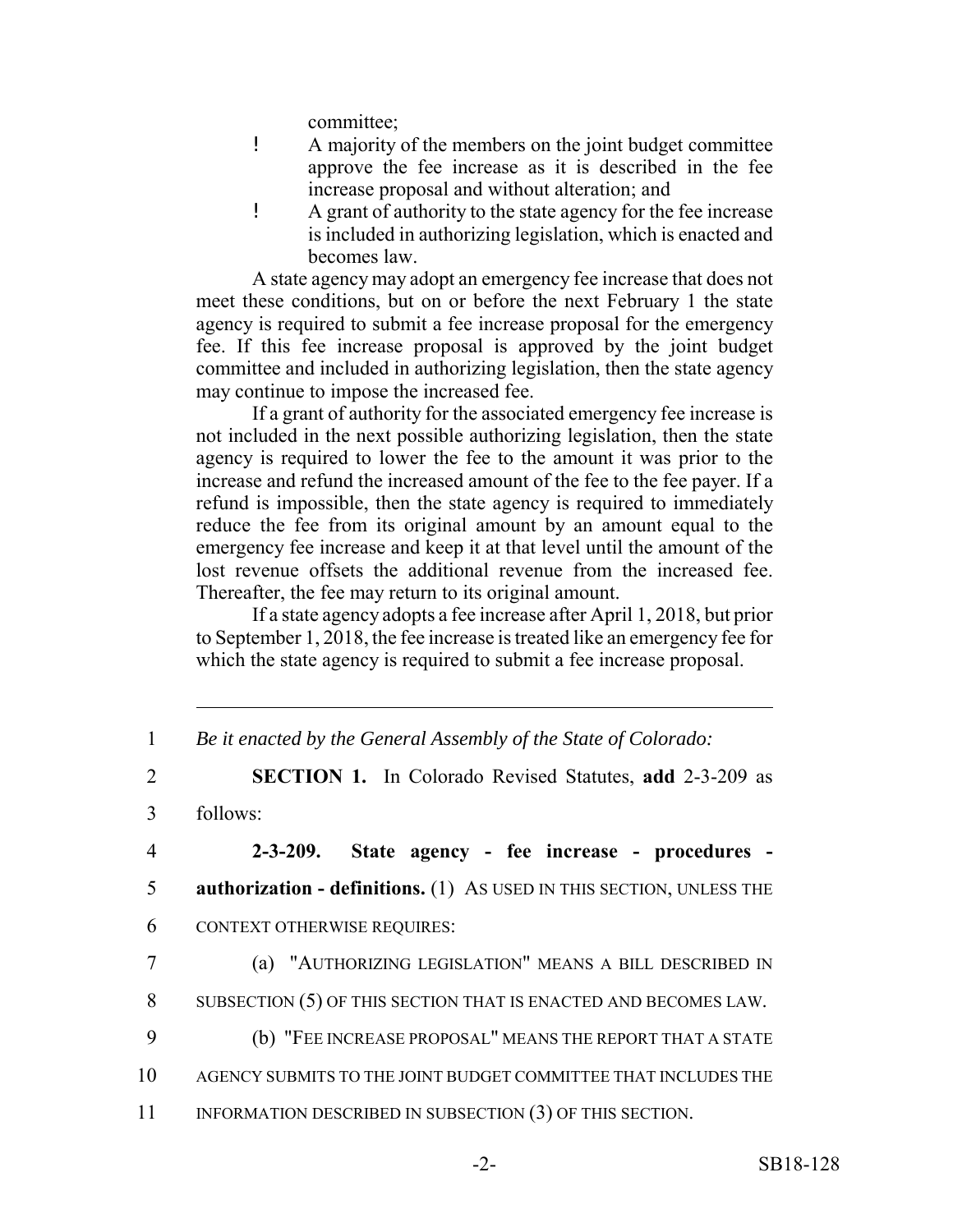(c) "STATE AGENCY" MEANS ANY DEPARTMENT, COMMISSION, COUNCIL, BOARD, BUREAU, COMMITTEE, AGENCY, OR OTHER GOVERNMENTAL UNIT OF THE EXECUTIVE BRANCH OF STATE GOVERNMENT. "STATE AGENCY" DOES NOT INCLUDE AN INSTITUTION OF HIGHER EDUCATION.

 (2) BEGINNING SEPTEMBER 1, 2018, THE STARTING DATE FOR ANY FEE INCREASE BY A STATE AGENCY IS JULY 1 OF A GIVEN YEAR, EXCEPT AS 8 SET FORTH IN SUBSECTION (6) OF THIS SECTION. A STATE AGENCY SHALL NOT INCREASE A FEE UNLESS:

 (a) ON OR BEFORE THE FEBRUARY 1 THAT IS PRIOR TO THE 11 STARTING DATE OF THE INCREASE, THE STATE AGENCY SUBMITS A FEE 12 INCREASE PROPOSAL TO THE JOINT BUDGET COMMITTEE;

 (b) A MAJORITY OF THE MEMBERS OF THE JOINT BUDGET COMMITTEE APPROVE THE FEE INCREASE AS IT IS DESCRIBED IN THE FEE INCREASE PROPOSAL; AND

**(c) A GRANT OF AUTHORITY TO THE STATE AGENCY FOR THE FEE** INCREASE IS INCLUDED IN AUTHORIZING LEGISLATION.

 (3) A STATE AGENCY SHALL INCLUDE THE FOLLOWING INFORMATION IN A FEE INCREASE PROPOSAL THAT IT SUBMITS TO THE JOINT 20 BUDGET COMMITTEE IN ACCORDANCE WITH SUBSECTION (2)(a) OR (6)(b) OF THIS SECTION:

**(a) THE STATUTORY AUTHORITY FOR THE FEE**;

**(b)** THE AMOUNT OF THE FEE PRIOR TO THE INCREASE;

 (c) THE PROPOSED FEE INCREASE OR, IN THE CASE OF AN EMERGENCY FEE, THE ACTUAL FEE INCREASE;

26 (d) THE REASON FOR THE FEE INCREASE, WHICH IN THE CASE OF AN EMERGENCY FEE INCREASE MUST INCLUDE A DESCRIPTION OF THE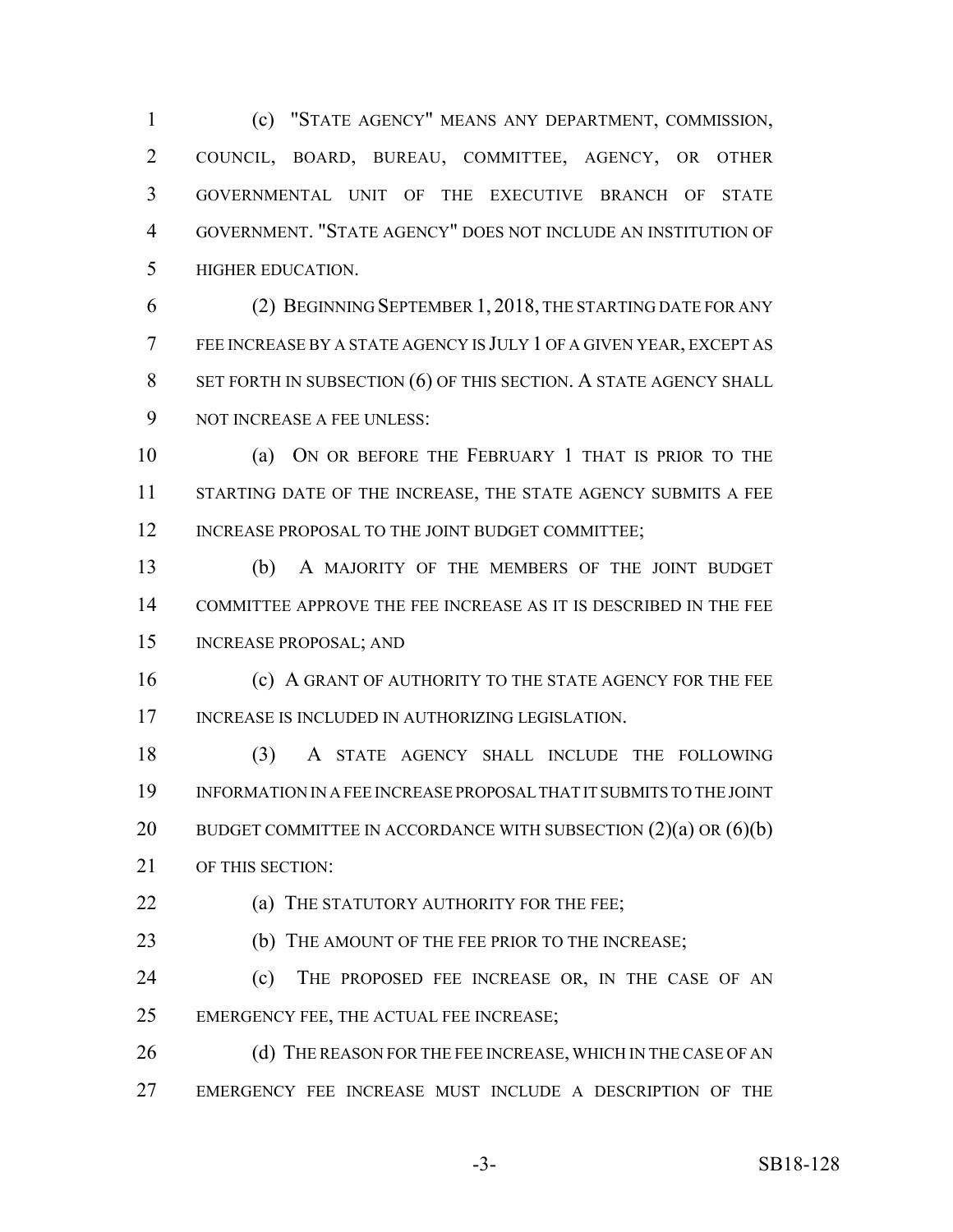CIRCUMSTANCES GIVING RISE TO THE EMERGENCY;

 (e) WHETHER THE FEE INCREASE IS TEMPORARY OR PERMANENT, AND IF IT IS TEMPORARY, FOR HOW LONG IT WILL BE INCREASED;

(f) ANTICIPATED IMPACTS ON THE FEE PAYERS;

 (g) ANY ADVERSE EFFECTS ON THE ECONOMY, CONSUMERS, PRIVATE MARKETS, SMALL BUSINESSES, JOB CREATION, AND ECONOMIC COMPETITIVENESS THAT COULD RESULT FROM THE FEE INCREASE; AND

 (h) ANTICIPATED OUTCOMES IF THE FEE IS NOT INCREASED OR, IN THE CASE OF AN EMERGENCY FEE INCREASE, WAS NOT INCREASED.

 (4) ON OR BEFORE APRIL 1, 2019, AND EACH APRIL 1 THEREAFTER, THE JOINT BUDGET COMMITTEE SHALL CONSIDER EACH FEE INCREASE PROPOSAL SUBMITTED TO IT ON OR BEFORE FEBRUARY 1 OF THE SAME YEAR. THE COMMITTEE SHALL VOTE WHETHER TO APPROVE THE FEE INCREASE DESCRIBED IN THE PROPOSAL WITHOUT ALTERATION. IF A MAJORITY OF THE MEMBERS OF THE COMMITTEE APPROVE THE FEE INCREASE, IT MUST BE INCLUDED IN THE INTRODUCED BILL DESCRIBED IN 17 SUBSECTION (5) OF THIS SECTION.

 (5) BEGINNING WITH THE 2019 LEGISLATIVE SESSION AND EACH LEGISLATIVE SESSION THEREAFTER, THE JOINT BUDGET COMMITTEE OF THE GENERAL ASSEMBLY SHALL INTRODUCE A BILL TO GRANT AUTHORITY TO A STATE AGENCY TO INCREASE ITS FEE AS DESCRIBED IN THE AGENCY'S FEE INCREASE PROPOSAL IN ACCORDANCE WITH SUBSECTION (4) OF THIS SECTION.THE BILL IS NOT SUBJECT TO THE DEADLINES FOR INTRODUCTION SET FORTH IN THE JOINT RULES OF THE SENATE AND THE HOUSE OF REPRESENTATIVES. IF THE BILL IS ENACTED AND BECOMES LAW, THEN IT CONSTITUTES THE GRANT OF AUTHORITY FOR THE FEE INCREASE THAT IS REQUIRED BY SUBSECTION (2)(c) OF THIS SECTION.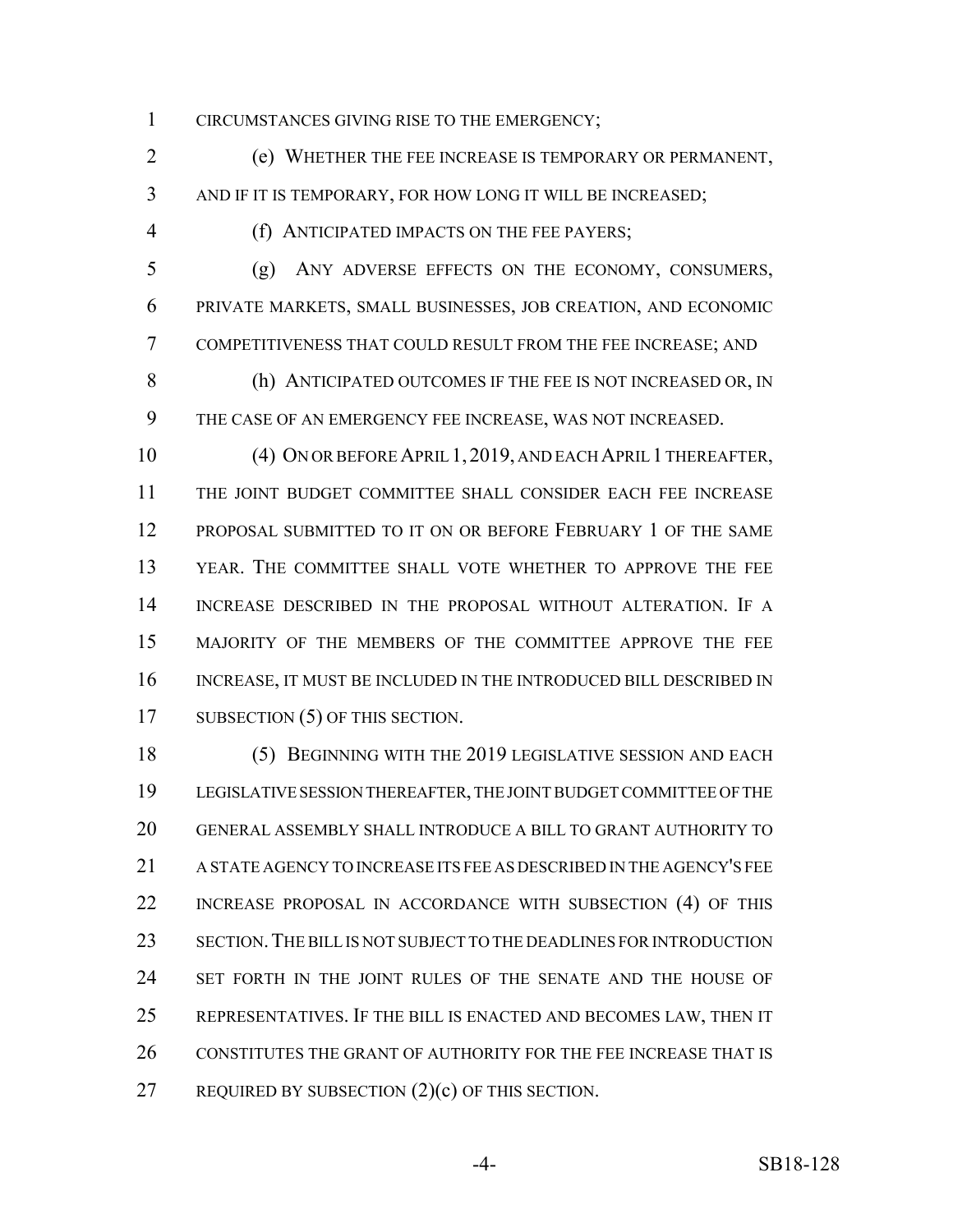(6) (a) A STATE AGENCY MAY ADOPT AN EMERGENCY FEE INCREASE THAT DOES NOT COMPLY WITH THE REQUIREMENTS OF SUBSECTION (2) OF THIS SECTION IF THE AGENCY FINDS THAT IMMEDIATE ADOPTION OF THE FEE INCREASE IS NECESSARY TO COMPLY WITH A STATE OR FEDERAL LAW OR FEDERAL REGULATION OR FOR THE PRESERVATION OF PUBLIC HEALTH, SAFETY, OR WELFARE.

 (b) (I) IF A STATE AGENCY ADOPTS AN EMERGENCY FEE INCREASE, THEN, ON OR BEFORE THE NEXT FEBRUARY 1, THE STATE AGENCY SHALL SUBMIT A FEE INCREASE PROPOSAL THAT DESCRIBES THE EMERGENCY FEE INCREASE TO THE JOINT BUDGET COMMITTEE. IF THE COMMITTEE APPROVES THE FEE INCREASE AND A GRANT OF AUTHORITY TO THE STATE AGENCY FOR THE FEE INCREASE IS INCLUDED IN AUTHORIZING LEGISLATION, THEN THE STATE AGENCY MAY CONTINUE TO IMPOSE THE INCREASED FEE.

 (II) IF A STATE AGENCY IMPOSES AN EMERGENCY FEE INCREASE BUT A GRANT OF AUTHORITY FOR THE ASSOCIATED FEE INCREASE IS NOT INCLUDED IN THE NEXT POSSIBLE AUTHORIZING LEGISLATION, THEN THE STATE AGENCY SHALL LOWER THE FEE TO THE AMOUNT IT WAS PRIOR TO THE INCREASE AND REFUND THE INCREASED AMOUNT OF THE FEE TO THE FEE PAYER. IF IT IS IMPOSSIBLE FOR THE STATE AGENCY TO MAKE THE REFUND, THEN THE STATE AGENCY SHALL IMMEDIATELY REDUCE THE FEE 22 FROM ITS ORIGINAL AMOUNT BY AN AMOUNT EQUAL TO THE EMERGENCY FEE INCREASE. ONCE THE TOTAL AMOUNT OF THE FEE REVENUE THAT IS LOST DUE TO THE REDUCTION FROM THE ORIGINAL AMOUNT IS EQUAL TO THE FEE REVENUE THAT THE STATE AGENCY RECEIVED FROM THE INCREASE IN THE FEE, THE STATE AGENCY MAY RETURN THE FEE TO THE ORIGINAL AMOUNT.